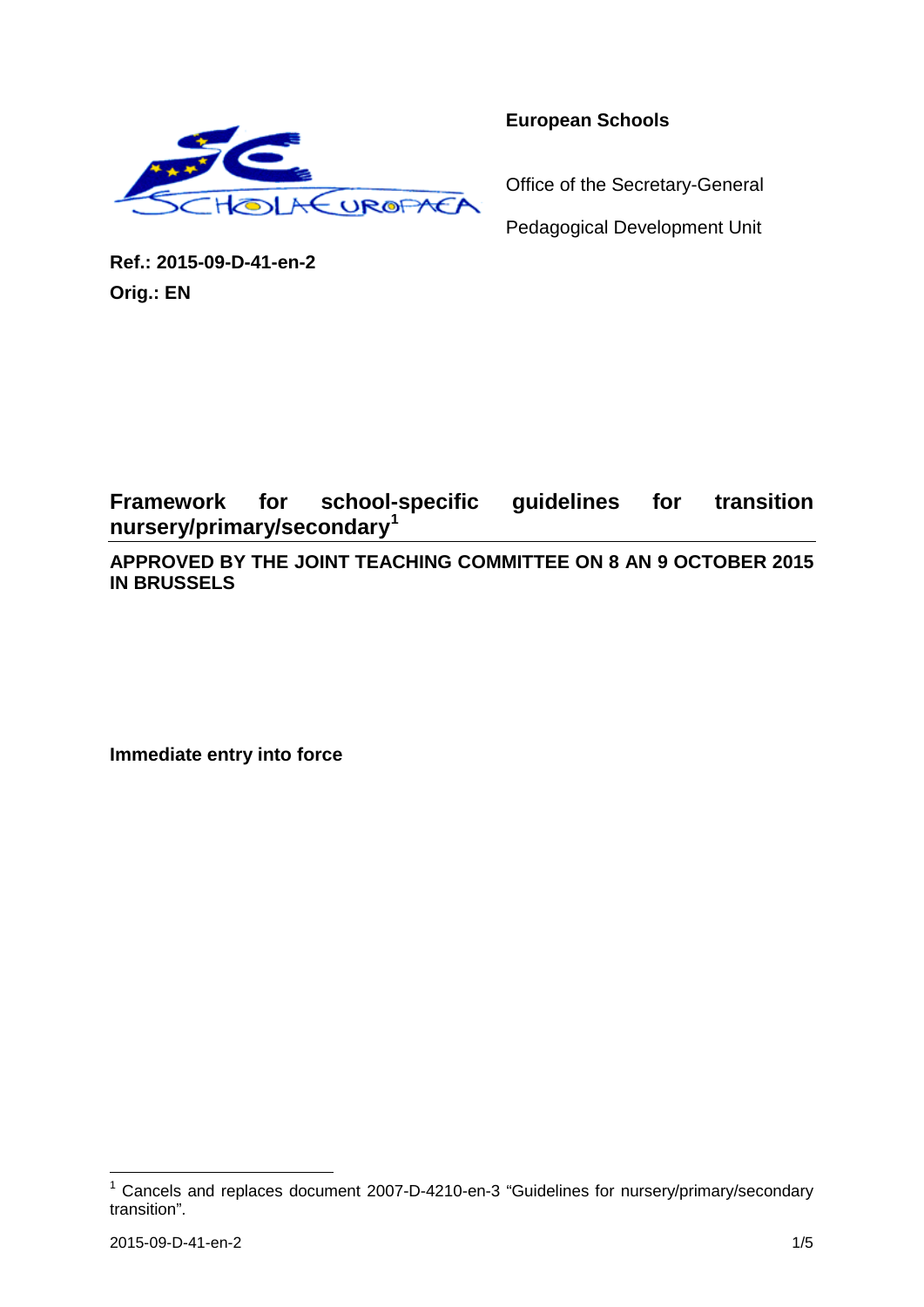#### **Introduction**

The transition from Nursery to Primary and from Primary to Secondary level is of major importance in the school life of the pupils of the European Schools and, in a more general sense, for the system of the European Schools. It does not only involve the issue of transfer and assessment of pupils at the end of Nursery and Primary but it also implies the educational organisation, curricula, teaching aims and methods, the welfare and guidance of the pupils, especially during their first year in Secondary.

Parties involved in the transition process are first of all the pupils and their parents, but also teachers. Furthermore cycle coordinators, support specialists, administrative staff, educational counsellors, management and inspectors have each their own responsibility to ensure a smooth transition from one cycle to another.

The WSI-reports of the European Schools show that schools are very well aware of the importance of transition. All schools have documents on this topic. To support and improve the current practices and to guarantee their future quality and attention, this document presents a framework for school-specific guidelines for transition. It tries to take into account the need of both clarity and harmonisation amongst European Schools (common expectations) and the autonomy of individual schools. It offers the hooks (each of the 5 chapters in this document is dedicated to one 'hook') on which schools can hang their own activities and procedures, taking into account their own context.

#### Content:

- I Domains
- II Parties
- III Activities
- IV Organisation
- V Quality assurance

# **I. Domains**

A first 'hook' is that of the *domains*. In the context of transition the school should take the following domains into account:

- Pedagogical climate: transfer of information on pupils' social and personal needs; ÷.
- Didactic principles: exchange of approaches, methodologies;
- Assessment: transfer of learning outcomes, such as marks, portfolio's, observations, special needs;
- Curriculum: alignment of learning objectives for at least L1, L2 and mathematics;
- Organisation: transfer of information of how things are organised in the next cycle, for example composition of groups/classes, teachers (class teachers, mentors, …), homework, lunches, breaks, buildings.
- Administration: transfer of relevant information between Nursery, Primary and Secondary cycle.

For each domain the key activities and procedures should be listed.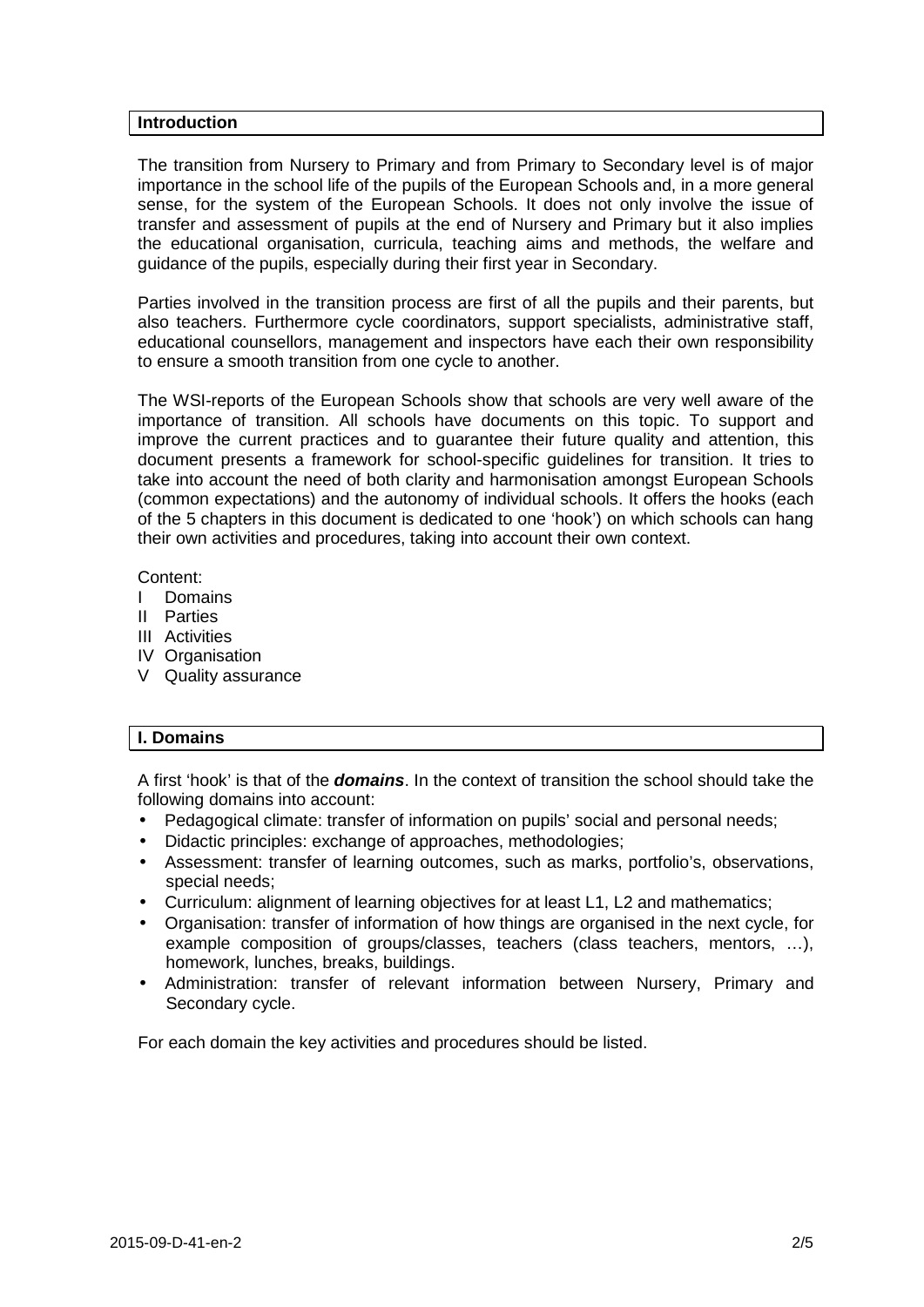# **II. Parties**

A second 'hook' is that of the *parties* involved. All parties to be addressed and all responsible actors in the school should be included in the guidelines:

Pupils

Pupils need to get acquainted with the next cycle; the building, the teachers, the organisation etcetera in order to guarantee a safe transition. Special attention is necessary for newcomers, as relatively a large number of pupils enters the European School System somewhere along the line.

Groups/classes

Even though a focus lies in Nursery 2/Primary 1 and Primary 5/Secondary 1, transition is not only a topic in these groups. In the case of newcomers or transition from S3 to S4 or S5 to S6 changes also ask for support.

Parents

Parents need to be well-informed about all the above-mentioned domains and the organisation of the next cycle.

Teachers involved, including support teachers, cycle coordinators and pedagogical advisors

Teachers need to have knowledge of the curriculum, approaches and results of the previous (and next) cycle.

- Administrative staff
- (Deputy) Directors

The management of the school is responsible for the (implementation, improvement, evaluation, facilitation of the) guidelines as such.

Inspectors

Inspectors should comment on the guidelines if necessary and should support and monitor the processes of transition in each school.

For each party involved the key activities, planning and procedures should be listed.

#### **III. Activities**

A third 'hook' is that of the *activities*. How, with what kind of activities, does the school support transition?

| <b>Domains</b>         | <b>Activities</b>                                                                                                                                                                                                                                                                                                                       | <b>Parties</b>                                                       |
|------------------------|-----------------------------------------------------------------------------------------------------------------------------------------------------------------------------------------------------------------------------------------------------------------------------------------------------------------------------------------|----------------------------------------------------------------------|
| Pedagogical<br>climate | Specific projects are set up to<br>familiarize Nursery pupils with the<br>Primary Cycle or P5-pupils with<br>the Secondary Cycle<br>· Transfer of information on pupils'<br>social and personal needs<br>Exchange of information on<br>classroom rules for social<br>behavior and communication,<br>autonomy of pupils<br>٠<br>$\cdots$ | Who is/are responsible<br>for the organization?<br>Who are involved? |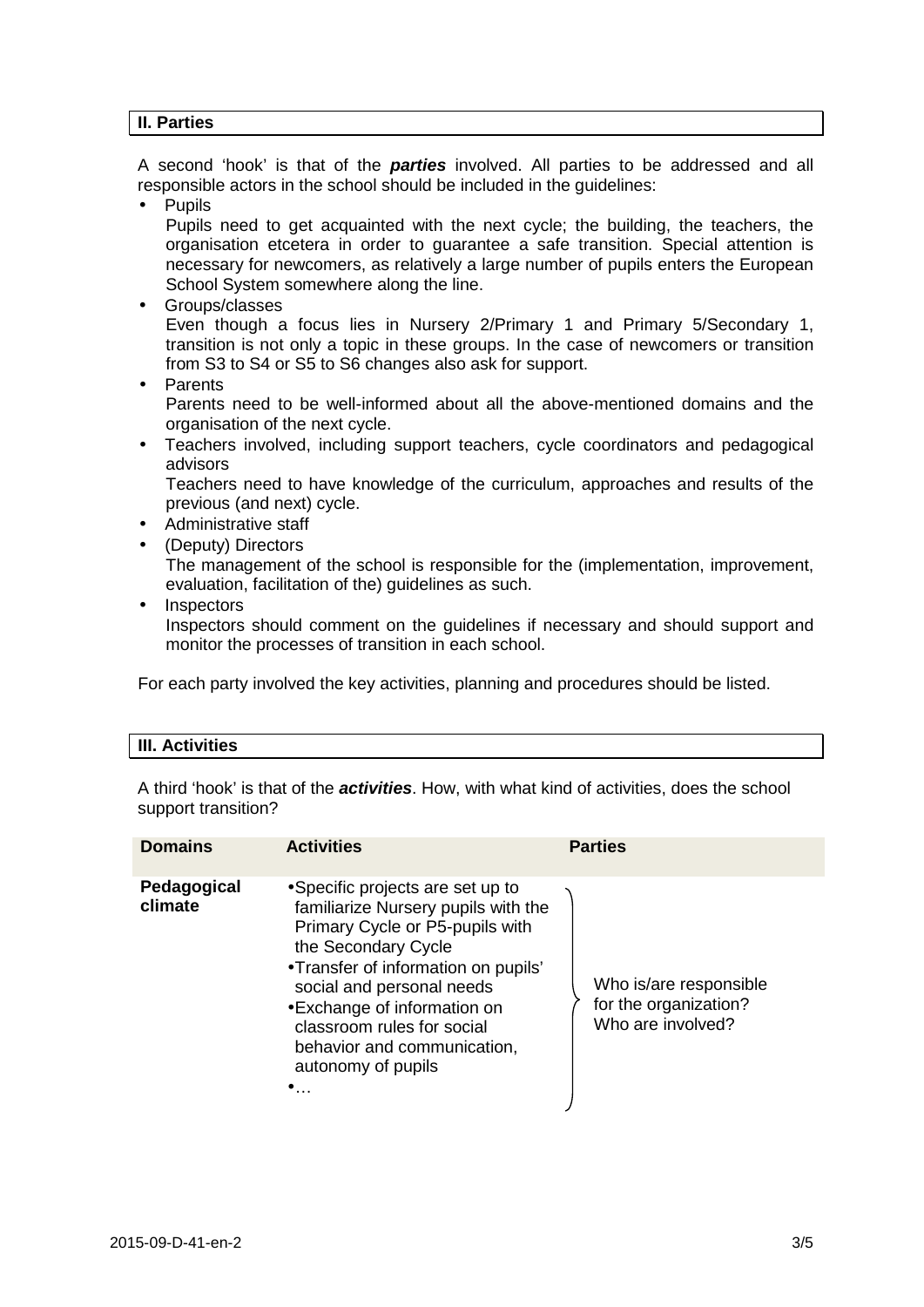| <b>Domains</b>                | <b>Activities</b>                                                                                                                                                                                                                                                                                                                                                                                                                                                                                                     | <b>Parties</b>                                                                                                                                                                                                                                                                                            |
|-------------------------------|-----------------------------------------------------------------------------------------------------------------------------------------------------------------------------------------------------------------------------------------------------------------------------------------------------------------------------------------------------------------------------------------------------------------------------------------------------------------------------------------------------------------------|-----------------------------------------------------------------------------------------------------------------------------------------------------------------------------------------------------------------------------------------------------------------------------------------------------------|
| <b>Didactic</b><br>principles | · Teachers of the different cycles<br>discuss their approach<br>(differentiation including different<br>learning strategies, active<br>learning, cooperative learning<br>$etc.$ )<br>· Teachers pay reciprocal visits to<br>each other's class (M2 « P1,<br>P5 « S1)<br>. Primary and Secondary teachers<br>explain to pupils of M2 and P5 the<br>common daily didactic practice in<br><b>Primary and Secondary</b><br>In p5 and S1 explicit attention is<br>paid to study skills<br>.                                | Who is/are responsible<br>for the organization?<br>Who are involved?                                                                                                                                                                                                                                      |
| <b>Assessment</b>             | · Teachers of different cycles<br>inform their colleagues about their<br>assessment practices<br>· Nursery teachers inform their<br>colleagues in Primary and<br>Primary teachers their colleagues<br>in Secondary on the learning<br>outcomes of their pupils in M2 or<br>P <sub>5</sub><br>· P1-teachers provide N2-teachers<br>with feedback, S1-teachers<br>provide P5-teachers with<br>feedback<br>. Teachers of Nursery and Primary<br>use the portfolio to illustrate the<br>performances of their pupils<br>. | Who is/are responsible<br>for the organization?<br>Who are involved?                                                                                                                                                                                                                                      |
| <b>Curriculum</b>             | · Teachers of Nursery, Primary and<br>Secondary exchange information<br>on the learning objectives for<br>N2/P5/S1<br>· Teachers are involved in the<br>development of new curricula<br>(Inspectors involve Secondary<br><b>Teachers in Primary Curriculum</b><br>Development, Primary in Nursery,<br>and vice versa)<br>· Teachers inform each other on<br>the methods and textbooks used<br>in the respective cycles<br>$\cdots$                                                                                    | Cycle coordinators are<br>responsible for<br>organization.<br>Relevant teachers of<br>the schools are<br>involved.<br>· Inspectors are<br>responsible for<br>organization.<br>Several teachers in<br>the system are<br>involved.<br>· Class Teachers P5,<br>L <sub>1</sub> , Math teachers S <sub>1</sub> |